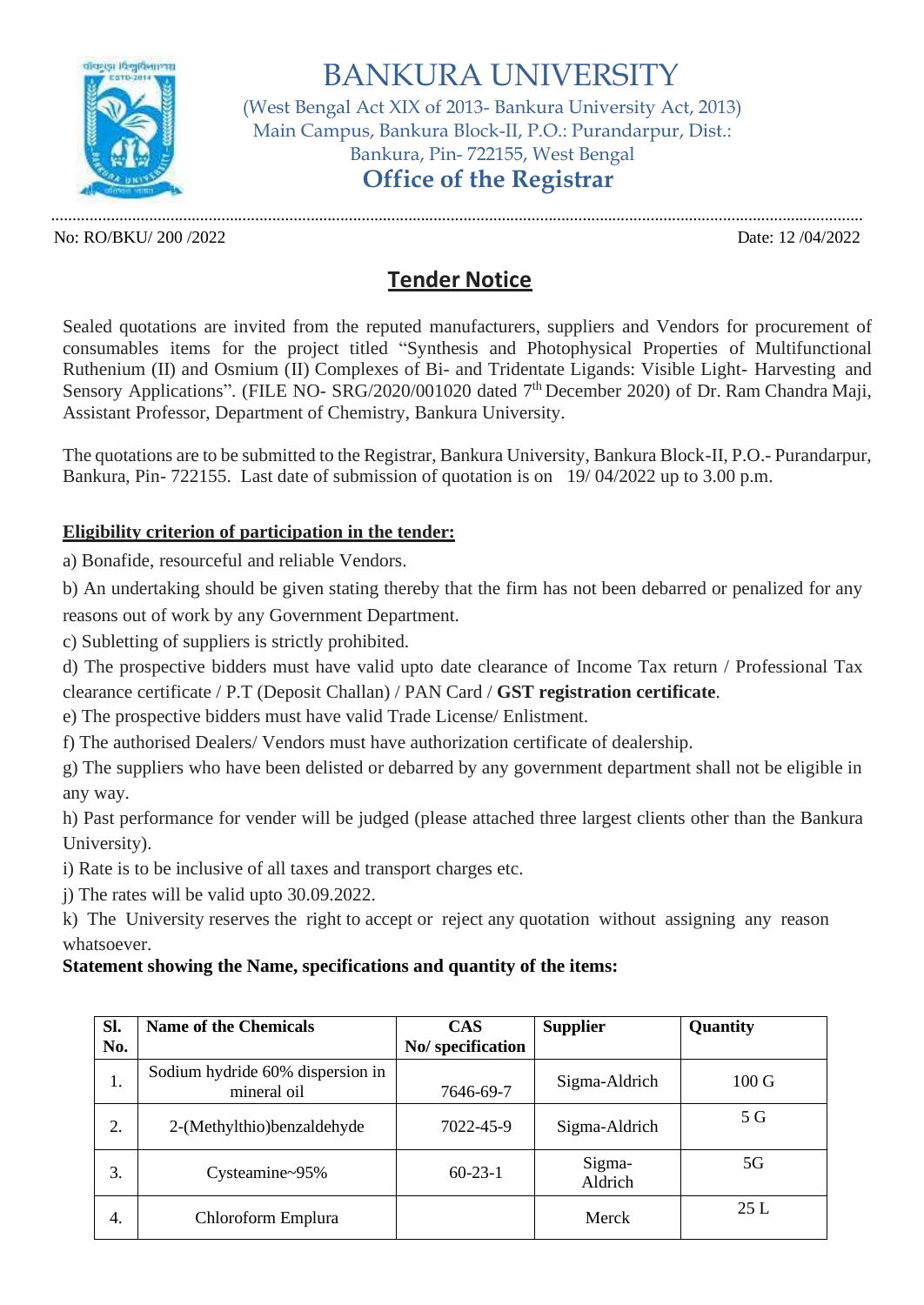| 5.  | Methanol/Rankem                                      |                                                                                                         | Merck/Ranbaxy | 25L              |
|-----|------------------------------------------------------|---------------------------------------------------------------------------------------------------------|---------------|------------------|
| 6.  | Ethanol                                              |                                                                                                         | Merck         | 2.5L             |
| 7.  | Acetonitrile                                         |                                                                                                         | Merck         | $5 L$            |
| 8.  | Dimethylformamide for synthesis                      |                                                                                                         | Merck         | 500 mL X 2       |
| 9.  | Dimethyl sulfoxide emplura®                          |                                                                                                         | Merck         | 500 mL X 2       |
| 10. | Diethylether                                         |                                                                                                         | Merck         | 5L               |
| 11. | Hexane                                               |                                                                                                         | Merck         | 5L               |
| 12. | Dichloromethane Emplura                              |                                                                                                         | Merck         | 25L              |
| 13. | Ethyl acetate                                        |                                                                                                         | Merck         | 2.5L             |
| 14. | Pentane                                              |                                                                                                         | Merck         | 500 mL X 4       |
| 15. | Tetrahydrofuran                                      |                                                                                                         | Merck         | 5L               |
| 16. | Acetone Emplura                                      |                                                                                                         | Merck         | 25L              |
| 17. | Lithium aluminum hydride                             | 16853-85-3                                                                                              | Sigma-Aldrich | 10 <sub>G</sub>  |
| 18. | Pyridinium chlorochromate                            | 26299-14-9                                                                                              | Sigma-Aldrich | 25G              |
| 19. | Silicone Oil                                         |                                                                                                         | Merck         | 2L               |
| 20. | Round bottom flask holder                            | Round bottom<br>flask holder,<br>Polypropylene<br>for flasks up<br>to 2.5 L                             |               | 10 No            |
| 21. | PP Wall Mount Drying Rack with<br>Pegs               | PP Wall<br><b>Mount Drying</b><br>Rack with<br>Pegs, 10 Place<br>for round<br>bottle flask up<br>to 1 L |               | $1$ No           |
| 22. | 2-(Methylthio)benzoic acid                           | 3724-10-5                                                                                               | Sigma-Aldrich | 10G              |
| 23. | 2,2'-Dithiodibenzoic acid ≥95.0%<br>(NT)             | 119-80-2                                                                                                | Sigma-Aldrich | 100 <sub>G</sub> |
| 24. | Triphenyl phosphite 97%                              | $101 - 02 - 0$                                                                                          | Sigma-Aldrich | 500 G            |
| 25. | Triphenylphosphine<br>ReagentPlus <sup>®</sup> , 99% | $603 - 35 - 0$                                                                                          | Sigma-Aldrich | $100 \text{ G}$  |
| 26. | 2-Thiazolecarboxaldehyde                             | 10200-59-6                                                                                              | Sigma-Aldrich | 1 <sub>G</sub>   |
| 27. | 5-Thiazolecarboxaldehyde                             | 1003-32-3                                                                                               | Sigma-Aldrich | 1 <sub>G</sub>   |